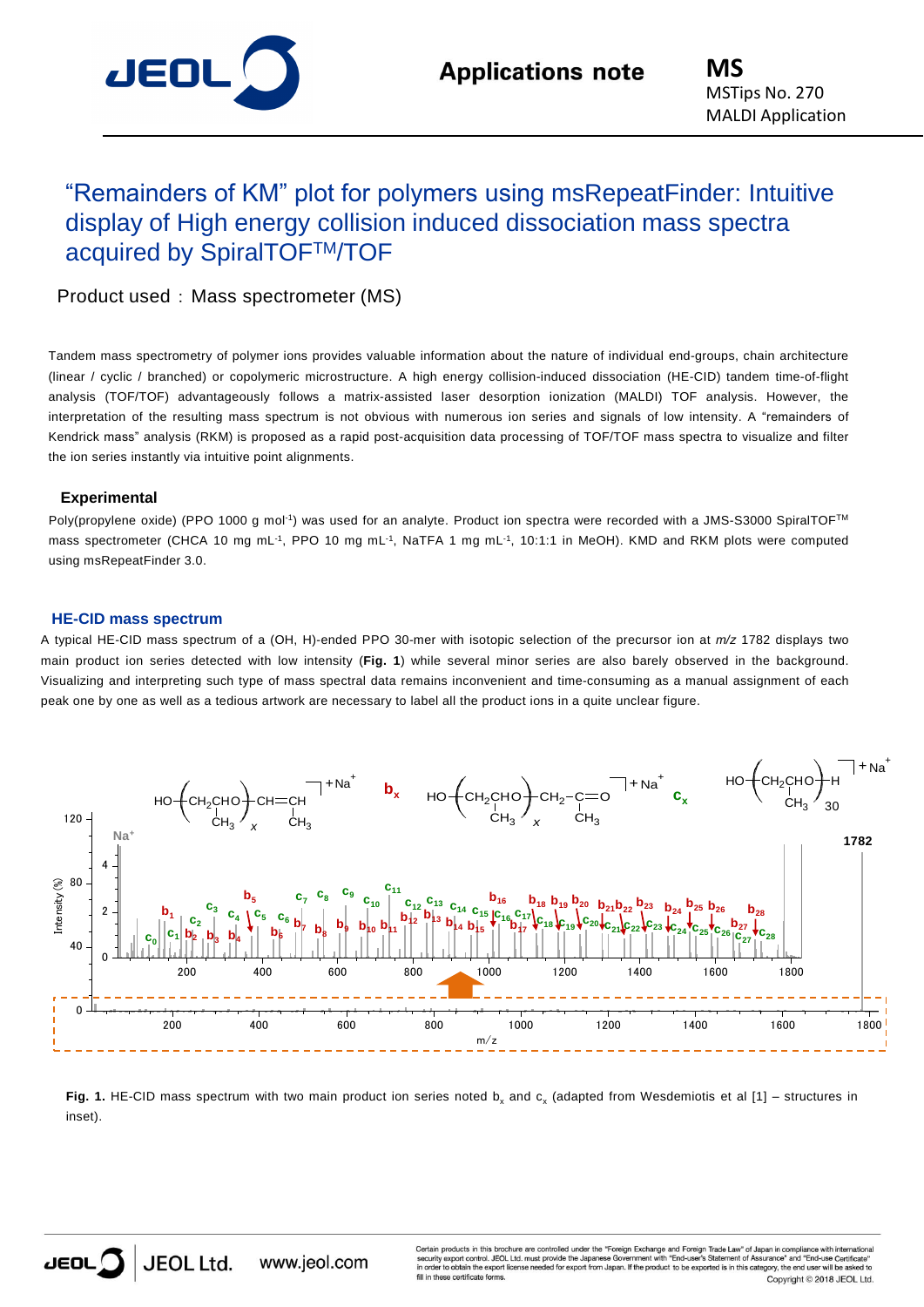#### **Kendrick mass defect (KMD) plot**

The KMD plot [2] computed from the HE-CID mass spectrum displays a cloud of points barely aligned horizontally (**Fig. 2**). As the resolution of a TOF/TOF mass spectrum is unitary with limited mass accuracy for the mass measurements of the product ions, accurate mass defects cannot be evaluated and the resulting KMD plot is unresolved with no separation of the product ion series.



Fig. 2. "Regular" KMD plot (base unit: propylene oxide C<sub>3</sub>H<sub>6</sub>O from the repeat unit list) using msRepeatFinder.

## **Remainders of KM (RKM) plot**

A "remainders of KM" plot [3] (base unit:  $C_3H_6O$ , PO repeating unit) is readily computed by checking the corresponding option in msRepeatFinder (**Fig. 3**). Instead of the unresolved cloud of points in the KMD plot, several series of points are clearly visualized in the RKM plot which does not require high-accuracy mass measurement to display horizontal alignments. Each line is instantly assigned to the main product ion series (c<sub>x</sub>: green dots; b<sub>x</sub>: red dots) and the minor series barely seen in the HE-CID mass spectrum.



Fig. 3. RKM plot (base unit: propylene oxide C<sub>3</sub>H<sub>6</sub>O from the repeat unit list) using msRepeatFinder.

Certain products in this brochure are controlled under the "Foreign Exchange and Foreign Trade Law" of Japan in con<br>security export control. JEOL Ltd. must provide the Japanese Government with "End-user's Statement of Assu Security export control. JEOL Ltd. must provide the Japanese Governmer<br>in order to obtain the export license needed for export from Japan. If the p and "Fnd-use ed is in this category, the end user will be pduct to be ex se certificate forms Copyright @ 2018 JEOL Ltd